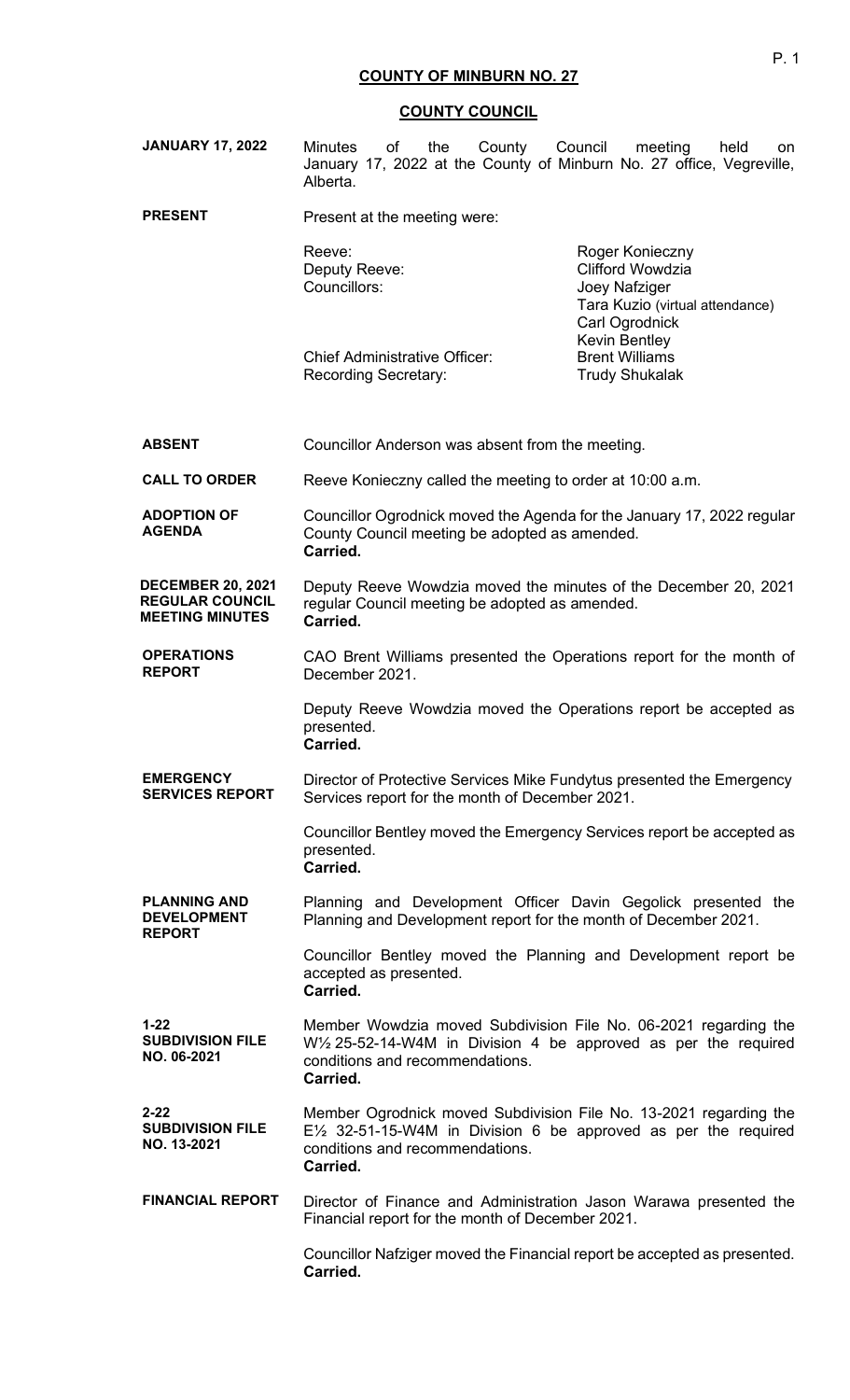| <b>JANUARY 17, 2022</b>                                                                                     | the County Council<br>Minutes<br>of<br>meeting<br>held<br>on<br>January 17, 2022 at the County of Minburn No. 27 office, Vegreville,<br>Alberta.                                                                                                                                                                                                                                                                                           |  |
|-------------------------------------------------------------------------------------------------------------|--------------------------------------------------------------------------------------------------------------------------------------------------------------------------------------------------------------------------------------------------------------------------------------------------------------------------------------------------------------------------------------------------------------------------------------------|--|
| $3 - 22$<br><b>INVESTMENT POLICY</b><br>AD 1004-01<br><b>AMENDMENT</b>                                      | Councillor Nafziger moved to approve amended Investment Policy AD<br>1004-01 as presented.<br>Carried.                                                                                                                                                                                                                                                                                                                                     |  |
| $4 - 22$<br><b>TOWN OF</b><br><b>VEGREVILLE ACP</b><br><b>GRANT</b><br><b>APPLICATION</b><br><b>REQUEST</b> | Councillor Bentley moved the County of Minburn participate in an<br>application for grant funding under the Alberta Community Partnership<br>(ACP) Program with the Town of Vegreville as the managing partner for<br>a Regional Infrastructure Master Plan.<br>Carried.                                                                                                                                                                   |  |
| $5 - 22$<br><b>FEBRUARY COUNCIL</b><br><b>MEETING</b>                                                       | Councillor Kuzio moved the February 2022 regular Council meeting be<br>rescheduled for February 22, 2022 at 10:00 a.m.<br>Carried.                                                                                                                                                                                                                                                                                                         |  |
| $6 - 22$<br><b>ASSET</b><br><b>MANAGEMENT</b><br><b>PROGRAM POLICY</b><br>AD 1005-01                        | Councillor Nafziger moved to approve Asset Management Program Policy<br>AD 1005-01 as presented.<br>Carried.                                                                                                                                                                                                                                                                                                                               |  |
| $7 - 22$<br>PERSONNEL POLICY<br>AD 1006-01<br><b>AMENDMENT</b>                                              | Deputy Reeve Wowdzia moved to approve amended Personnel Policy<br>AD 1006-01 as presented.<br>Carried.                                                                                                                                                                                                                                                                                                                                     |  |
| $8 - 22$<br><b>FCM MEMBERSHIP</b><br><b>RENEWAL</b>                                                         | Councillor Nafziger moved to renew the Federation of Canadian<br>Municipalities (FCM) membership for 2022-2023 in the amount of<br>\$903.70.<br>Carried.                                                                                                                                                                                                                                                                                   |  |
| $9 - 22$<br><b>LETTER TO FCM</b>                                                                            | Councillor Ogrodnick moved to send letter a letter to FCM requesting<br>clarification and response to the Federal Government's fossil fuel<br>strategy.<br>Carried.                                                                                                                                                                                                                                                                        |  |
| <b>COUNCILLOR</b><br><b>REPORTS</b>                                                                         | Council reported on the monthly activities and Board/Committee meetings<br>attended:                                                                                                                                                                                                                                                                                                                                                       |  |
|                                                                                                             | <b>Councillor Nafziger - Division 1</b><br>Received calls regarding driveway snowplowing/sent out private<br>driveway clearing agreements, January 5, 2022<br>RMA virtual Town Hall meeting regarding Alberta Provincial Police<br>Service, January 6, 2022<br>Received complaint regarding excessive heavy truck traffic on<br>Township Road 492 east of Highway 881, January 9, 2022<br>Committee of the Whole meeting, January 12, 2022 |  |
| <b>GAVEL</b>                                                                                                | Deputy Reeve Wowdzia assumed the gavel.                                                                                                                                                                                                                                                                                                                                                                                                    |  |
| <b>COUNCIL REPORTS</b><br><b>CONT'D</b>                                                                     | Reeve Konieczny – Division 3<br>Received call regarding snowplowing on Range Road 111<br>Vegreville Community Health Services meeting, January 11, 2022<br>Committee of the Whole meeting, January 12, 2021                                                                                                                                                                                                                                |  |
| <b>GAVEL</b>                                                                                                | Reeve Konieczny assumed the gavel.                                                                                                                                                                                                                                                                                                                                                                                                         |  |
|                                                                                                             | Deputy Reeve Wowdzia - Division 4<br>Vegreville & District FCSS meeting, December 20, 2021<br>ACE Water Corporation budget meeting, December 21, 2021<br>Committee of the Whole meeting, January 12, 2022<br>Received several calls regarding snow removal<br>Ξ.                                                                                                                                                                           |  |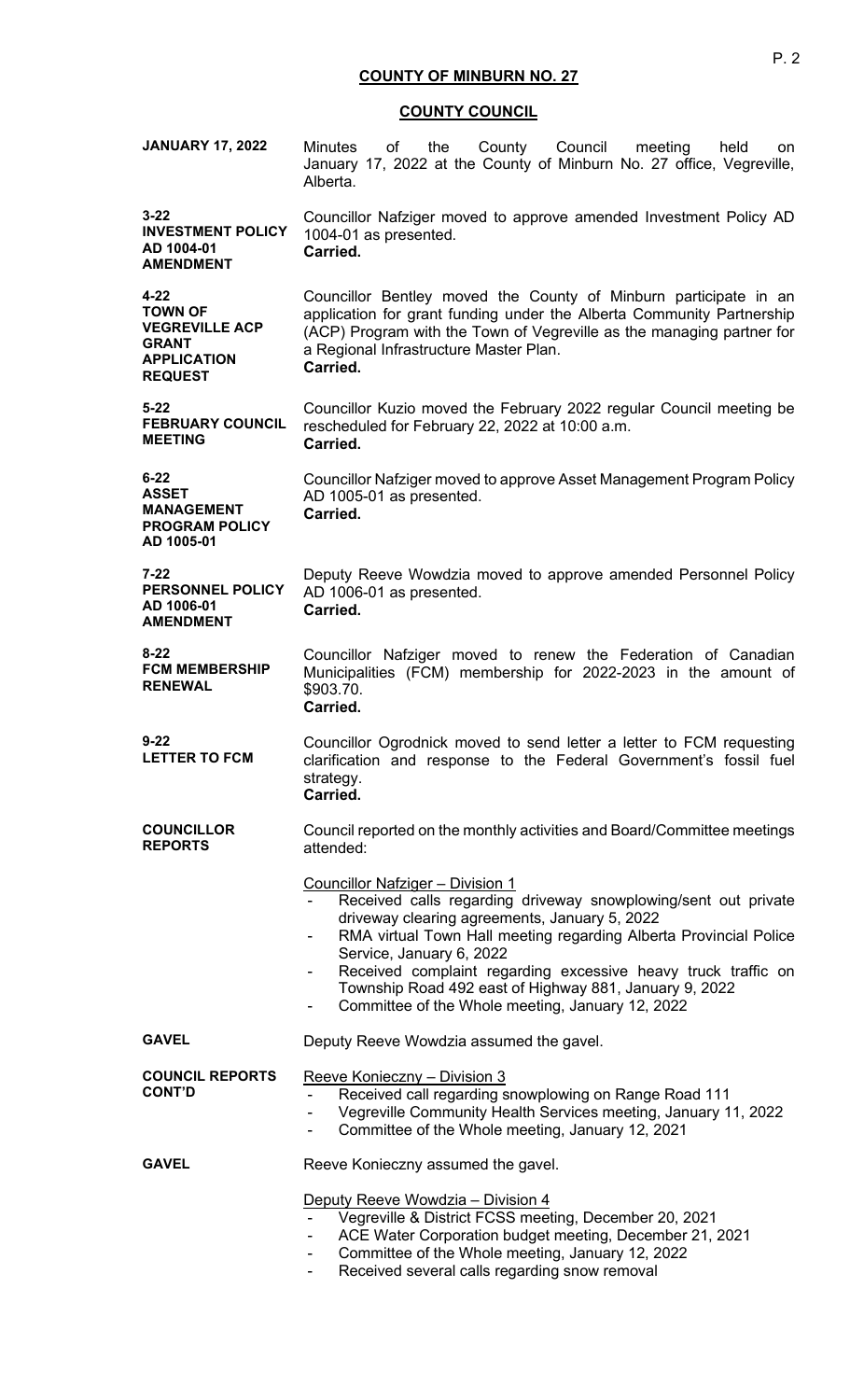| <b>JANUARY 17, 2022</b>                 | the County Council<br>meeting<br><b>Minutes</b><br>of<br>held<br>on<br>January 17, 2022 at the County of Minburn No. 27 office, Vegreville,<br>Alberta.                                                                                                                                                                                                                                                                                                                                                                                               |  |
|-----------------------------------------|-------------------------------------------------------------------------------------------------------------------------------------------------------------------------------------------------------------------------------------------------------------------------------------------------------------------------------------------------------------------------------------------------------------------------------------------------------------------------------------------------------------------------------------------------------|--|
| <b>COUNCIL REPORTS</b><br><b>CONT'D</b> | Councillor Kuzio - Division 5<br>Delivered gift cards of appreciation on behalf of the Vegreville<br>Region Physician Attraction and Retention (VRPAR) Committee<br>Committee of the Whole meeting, January 12, 2022<br><u>Councillor Ogrodnick - Division 6</u><br>Vegreville & District Chamber of Commerce meeting, January 6,<br>2022<br>RMA virtual Town Hall meeting regarding Alberta Provincial Police<br>Service, January 6, 2022<br>Committee of the Whole meeting, January 12, 2022<br>۰<br>Ongoing TELUS cable issue on landowner's field |  |
|                                         |                                                                                                                                                                                                                                                                                                                                                                                                                                                                                                                                                       |  |
|                                         | Councillor Bentley - Division 7<br>Delivered private driveway clearing agreements to ratepayers,<br>December 31, 2021 and January 8, 2022<br>RMA virtual Town Hall meeting regarding Alberta Provincial Police<br>Service, January 6, 2022<br>Committee of the Whole meeting, January 12, 2022                                                                                                                                                                                                                                                        |  |
|                                         | Councillor Bentley moved the Council reports be accepted as presented.<br>Carried.                                                                                                                                                                                                                                                                                                                                                                                                                                                                    |  |
| <b>GAVEL</b>                            | Deputy Reeve Wowdzia assumed the gavel.                                                                                                                                                                                                                                                                                                                                                                                                                                                                                                               |  |
| <b>REEVE'S REPORT</b>                   | Reeve Konieczny reported and commented on the following:<br>Attended RMA virtual Town Hall meeting regarding Alberta<br>Provincial Police Service, January 6, 2022<br>Letter from FCM regarding membership renewal<br>$\sim$<br>E-mail regarding gravel supply offer<br>Compliments received regarding County operations                                                                                                                                                                                                                              |  |
|                                         | Councillor Nafziger moved the Reeve's report be accepted as presented.<br>Carried.                                                                                                                                                                                                                                                                                                                                                                                                                                                                    |  |
| <b>GAVEL</b>                            | Reeve Konieczny assumed the gavel.                                                                                                                                                                                                                                                                                                                                                                                                                                                                                                                    |  |
| <b>CAO'S REPORT</b>                     | Brent Williams presented the CAO's monthly report.                                                                                                                                                                                                                                                                                                                                                                                                                                                                                                    |  |
|                                         | Councillor Bentley moved the CAO's report be accepted as presented.<br>Carried.                                                                                                                                                                                                                                                                                                                                                                                                                                                                       |  |
| <b>CORRESPONDENCE</b>                   | Council reviewed the following items of correspondence:<br>MD of Minburn Foundation - Letter dated January 6, 2022 advising<br>the 2022 requisition has been approved in the amount of \$475,000.                                                                                                                                                                                                                                                                                                                                                     |  |
| <b>RECESS</b>                           | Councillor Bentley moved to recess the meeting. Time 12:10 p.m.                                                                                                                                                                                                                                                                                                                                                                                                                                                                                       |  |
| <b>RECONVENE</b>                        | The meeting reconvened at 1:04 p.m.                                                                                                                                                                                                                                                                                                                                                                                                                                                                                                                   |  |
| <b>DELEGATION:</b><br><b>NSWA</b>       | Watershed Planning Coordinator with the North Saskatchewan<br>Watershed Alliance (NSWA) Michelle Gordy joined the meeting virtually<br>at 1:05 p.m. to present the work NSWA does in the County of Minburn.                                                                                                                                                                                                                                                                                                                                           |  |
|                                         | Michelle Gordy left the meeting. Time 1:28 p.m.                                                                                                                                                                                                                                                                                                                                                                                                                                                                                                       |  |
| $10 - 22$<br><b>NSWA MEMBERSHIP</b>     | Councillor Bentley moved to continue the membership in the North<br>Saskatchewan Watershed Alliance (NSWA) for 2022 in the amount of<br>\$1,594 (\$.50 per capita).<br>Carried.                                                                                                                                                                                                                                                                                                                                                                       |  |